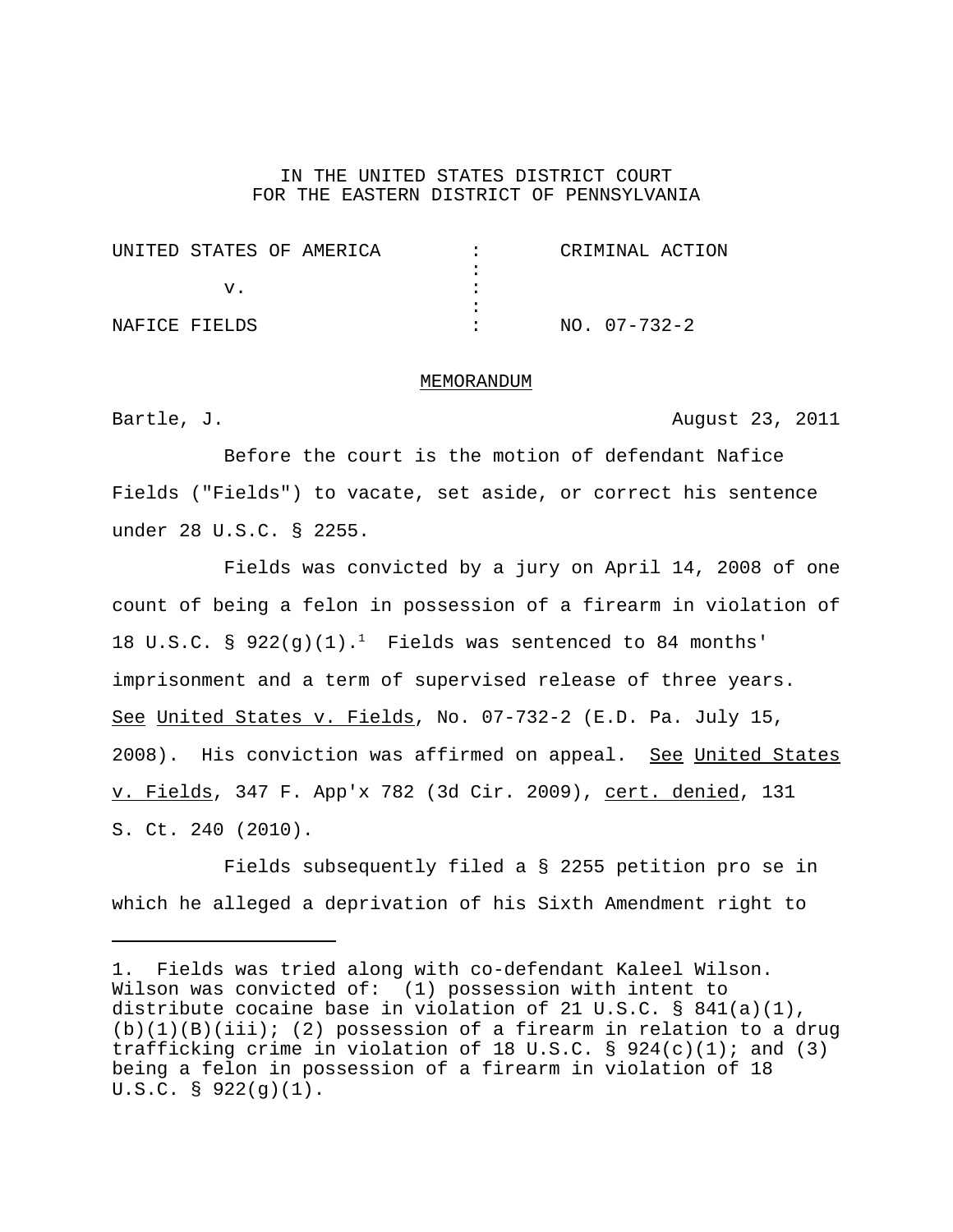effective assistance of counsel through a long list of errors made by his court-appointed counsel at the trial, at sentencing, and on appeal. The court appointed counsel and held an evidentiary hearing regarding these allegations on May 10, 2011. Counsel subsequently filed an amended petition. Fields requests that we vacate his conviction and order a new trial.

I.

The underlying facts, in the light most favorable to the Government, are as follows. On the evening of July 5, 2007, an individual named Desmond Davis ("Davis") came to the Philadelphia Police Southwest Detectives Division to report that Fields and his co-defendant Kaleel Wilson ("Wilson") were driving around his neighborhood in a white minivan and were threatening to kill him. Davis also asserted that Fields and Wilson possessed weapons and narcotics inside the van.

As a result of this information, police officers Jared Netzer ("Netzer") and Ryan Murphy ("Murphy") went to the area of 53rd Street and Woodland Avenue and stopped a white minivan. Inside were Wilson, Fields, and a third individual named Baba Tunkara ("Tunkara"). Wilson was driving the car, and Tunkara was in the front passenger seat. Fields was seated in the back third row of the van with his legs on top of the seat. Officer Murphy removed a handgun from Tunkara's left pocket. He then discovered a loaded 9-millimeter handgun underneath Fields' seat. Officer Netzer removed \$1,388 from Wilson. In addition, the officers

-2-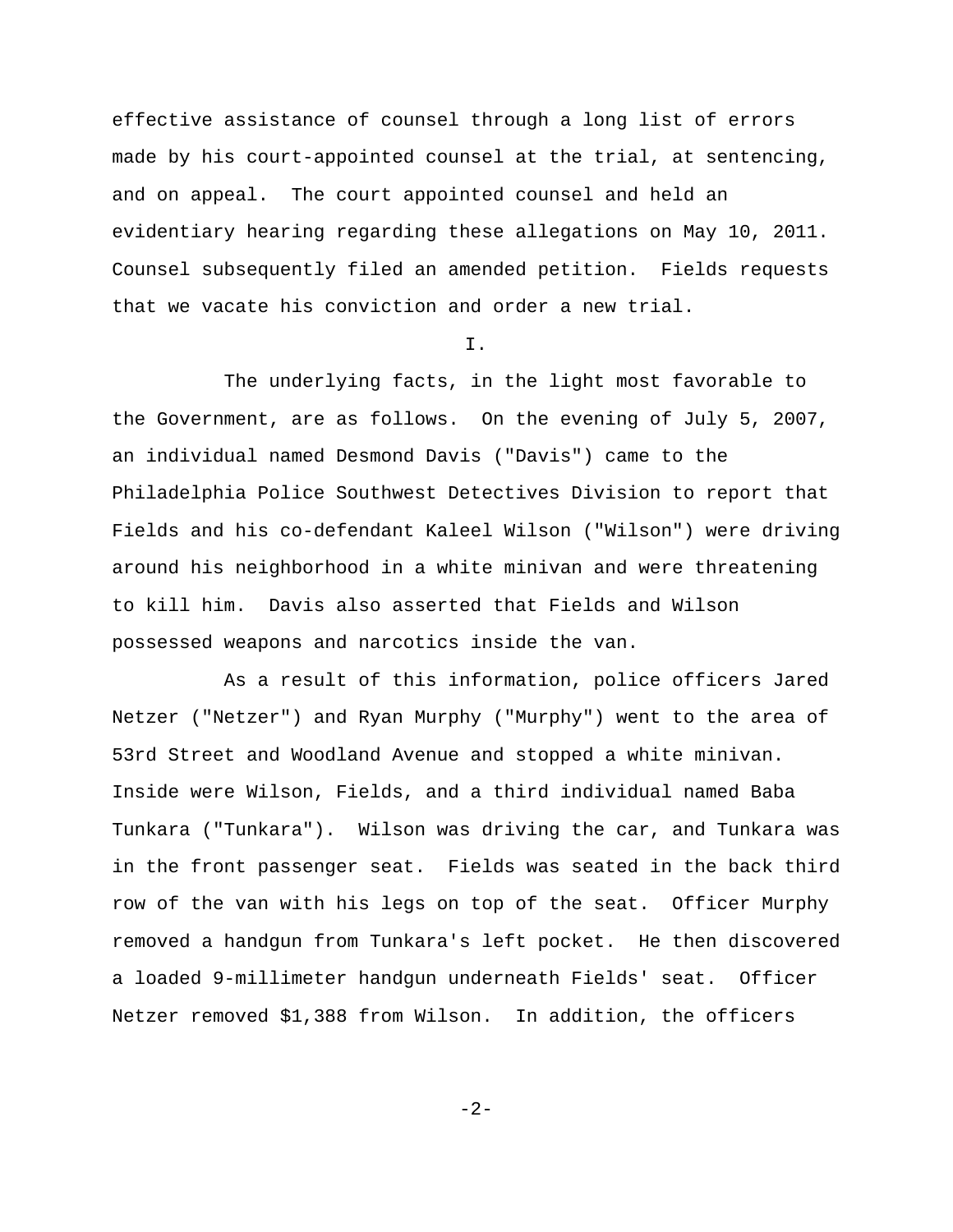discovered 115 packets of narcotics in the visor above the driver's seat.

At trial, Tunkara testified that Wilson drove around for several hours prior to picking up Fields and that police officers stopped the van only a few minutes after Fields got into the van. He never saw Fields with a gun before or after he entered the van. He also stated that he never observed Fields attempt to hide a gun while he was in the van. Contrary to what Officer Murphy had said, Tunkara alleged that Fields was actually seated in the second row of the minivan, not the third.

Desmond Davis also testified pursuant to a material witness warrant. He observed Fields on the day in question with a gun on his left hip. On cross-examination, Davis admitted that this information was not in the written statement that he gave to police. However, he further explained that he made the police aware of this information and that he failed to read his statement to verify its completeness before signing it.

An employee of Hertz produced evidence that Wilson rented the white minivan at approximately 4:00 p.m. on July 5, 2007. The employee also explained the procedures that Hertz uses to clean its vehicles between rentals. The government solicited this testimony to demonstrate that it was unlikely that the firearm found under the rear seat belonged to a prior rental customer.

An FBI agent testified that none of the three persons in the minivan was an original purchaser of any of the firearms

 $-3-$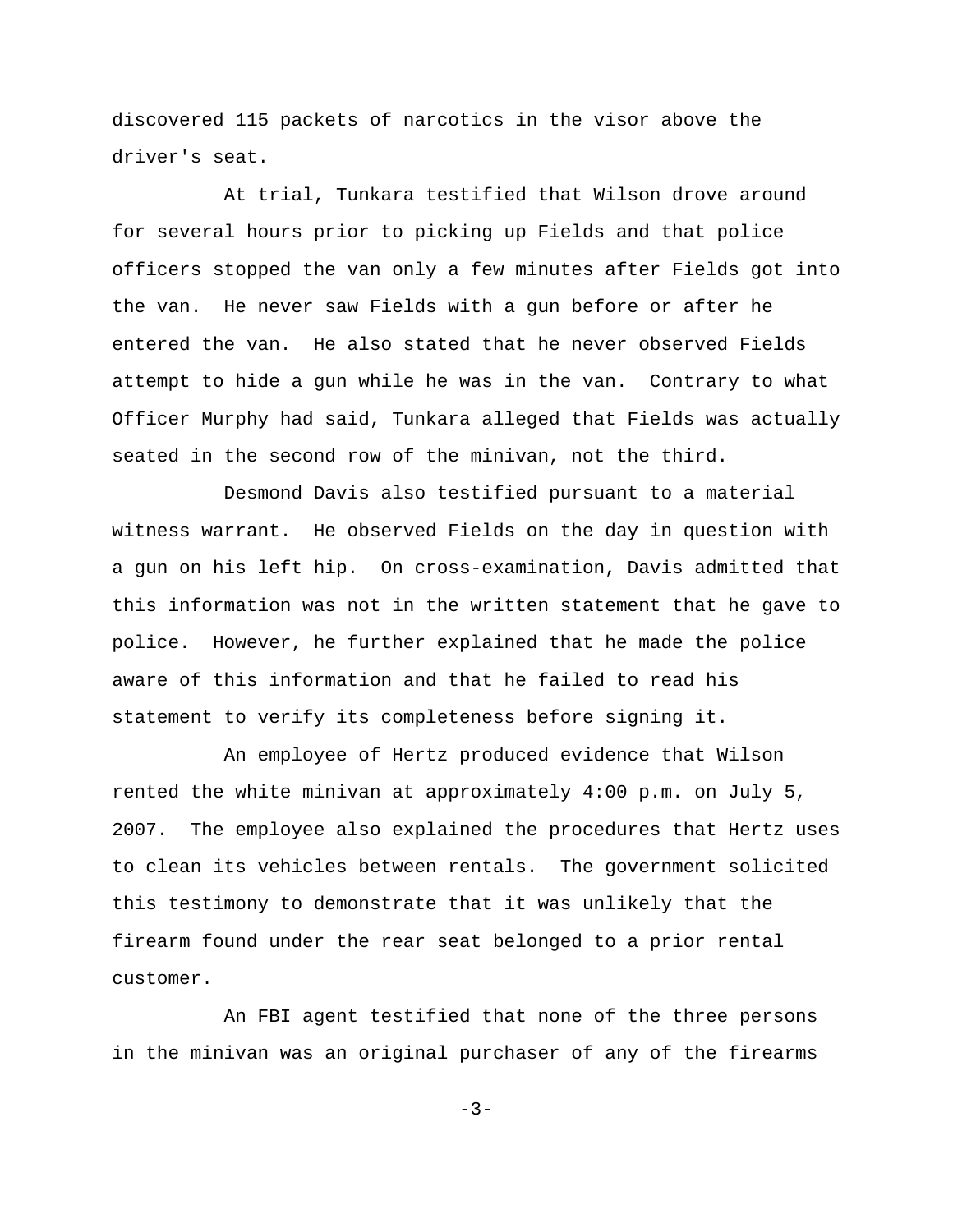recovered. There was additional evidence that the firearms were not fingerprinted and that fingerprinting was not common in this type of case. The government rested on April 11, 2008. The defendant offered no evidence, and the court thereafter charged the jury.

During deliberations, the jury sent the court two questions. First, the jury asked "[c]an we get a copy of Baba Tunkara's testimony?" The court declined to do so. Instead, the court informed the jury that "unfortunately, that is not available, and you're going to have to rely on your recollection of his testimony, as well as the testimony of all other witnesses in the case."

At the same time, the jury also inquired "[w]hat personal information of the jurors has been revealed to the defendants? Address?" The court responded to this question by explaining that:

> In this court, the addresses of the jurors are never revealed to any of the lawyers, any of the parties, in any case, whether it's civil or criminal, and while there is a list with names that is passed back and forth when the jury selection process takes place, those lists are always returned to the Court after the jury selection has been made.

I also remind you that of course this case must be decided solely on the evidence presented to you and the law as I have given it to you. You may return to the jury deliberation room.

Counsel for Fields did not object to the court's responses to either of the jury's questions.

 $-4-$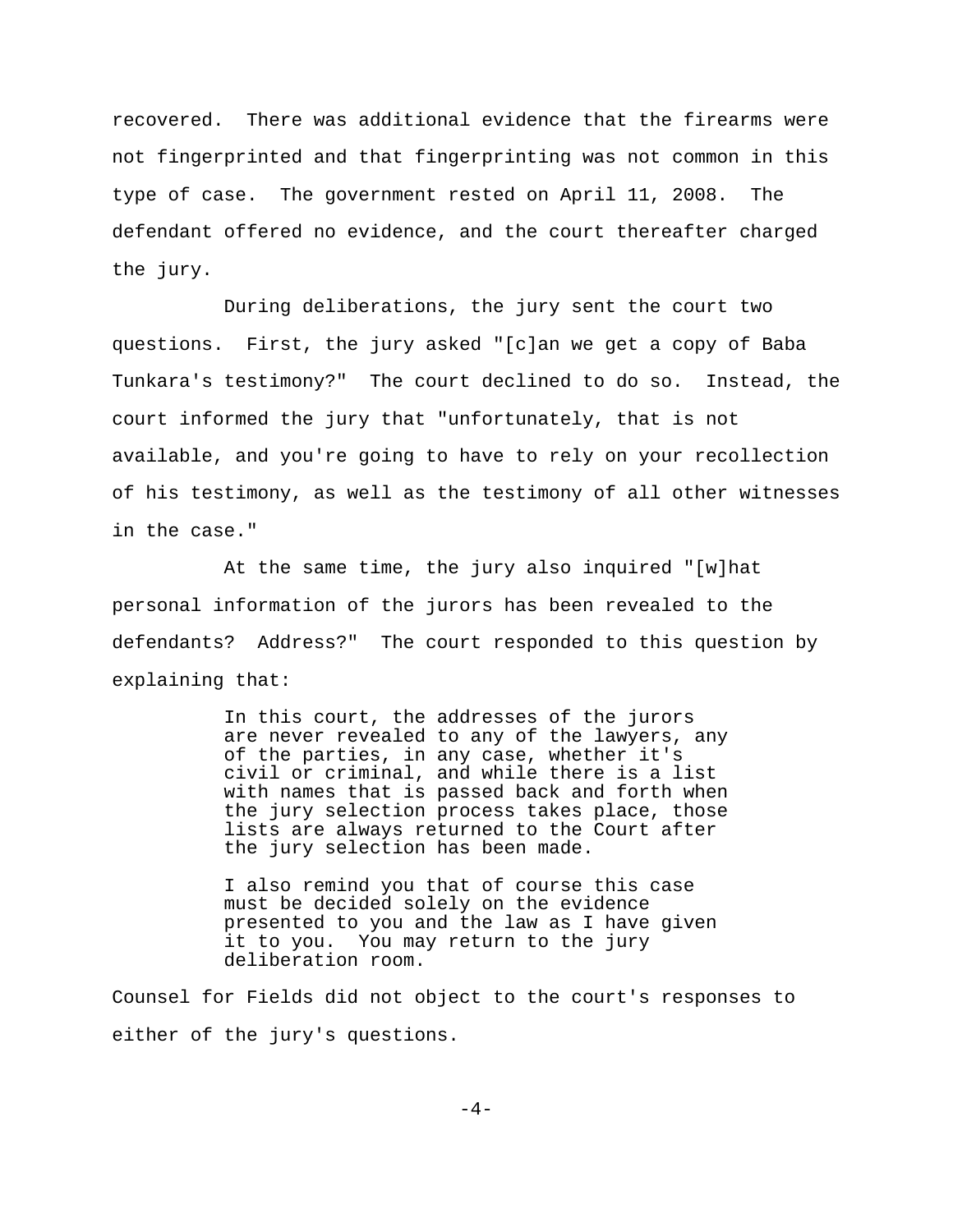On April 14, 2008, the jury returned a verdict of guilty as to Fields. Defense counsel did not renew Fields' motion for a judgment of acquittal under Rule 29 of the Federal Rules of Criminal Procedure.

On July 15, 2008, Fields was sentenced to 84 months' imprisonment. The United States Probation Office calculated his Guidelines sentencing range to be 92-115 months' imprisonment. This figure included a two-point enhancement for possessing a stolen firearm and a four-point enhancement for possessing a firearm in connection with crack cocaine. See U.S.S.G. §§ 2K2.1(b)(4); 2K2.1(b)(6). However, the court rejected the four-point enhancement and calculated Fields' Guidelines range to be 63-78 months. The court then sentenced Fields to a term of 84 months' imprisonment. See United States v. Fields, No. 07-732-2 (E.D. Pa. July 15, 2008). This sentence represented an upward departure based on the severity of the crime committed and Fields' lengthy criminal history. Id.; see also 18 U.S.C.  $$3553(a).$ 

Counsel filed an appeal on behalf of Fields regarding the sufficiency of the evidence and the denial of his motion to sever his case from that of his co-defendant, Wilson. As noted previously, the Court of Appeals affirmed the conviction and the Supreme Court denied certiorari. See Fields, 347 F. App'x at 784, cert. denied, 131 S. Ct. at 240.

-5-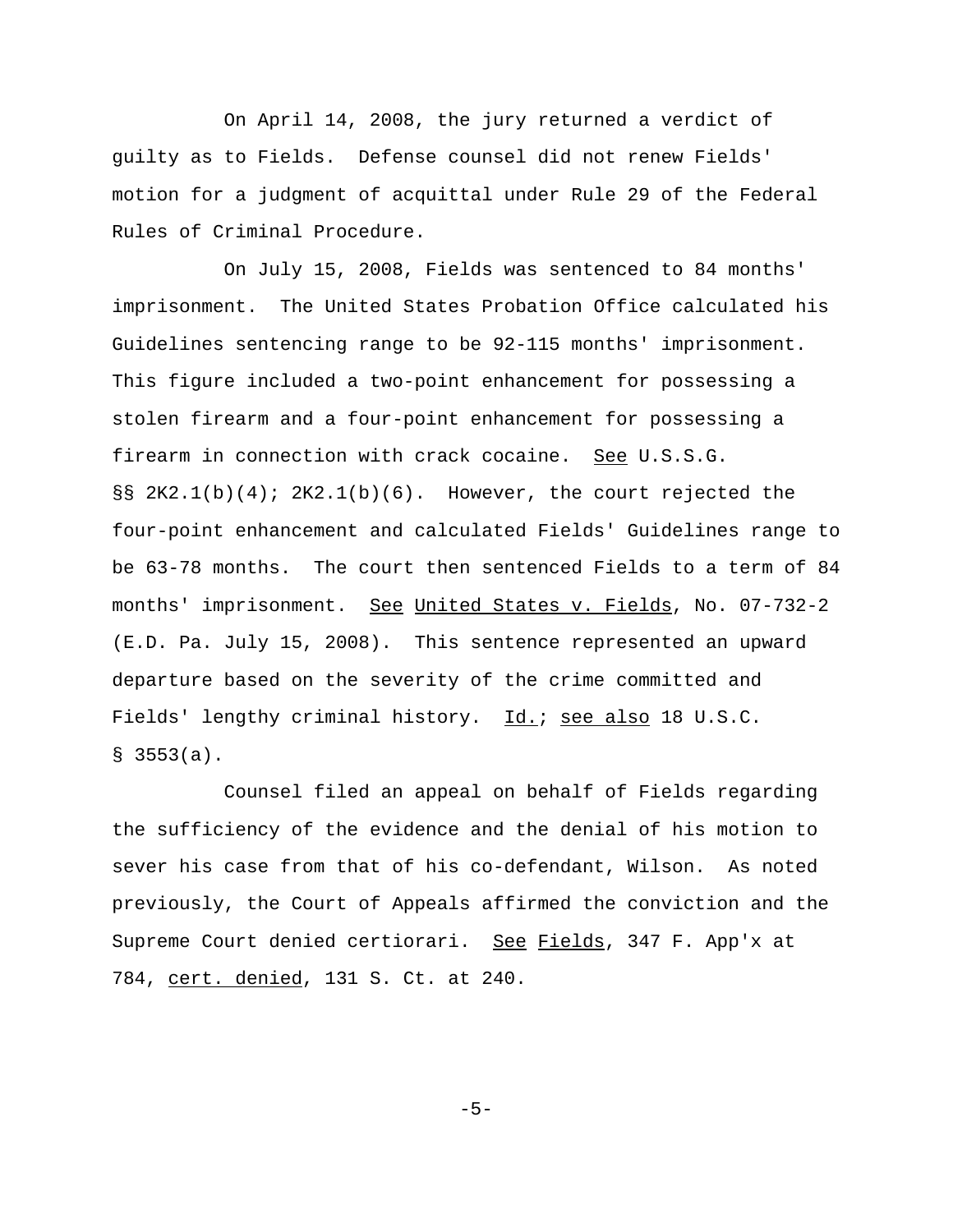Fields alleges ineffective assistance of counsel under the standard set forth in Strickland v. Washington. 466 U.S. 668 (1984). In his pro se petition, Fields contends that counsel was ineffective based on several grounds: (1) failing to offer certain alibi evidence; (2) failing to subpoena certain witnesses; (3) stipulating to one of the testifying officer's fingerprinting expertise; (4) stipulating to the interstate commerce element of the offense; (5) failing to move to strike Davis's testimony as "coerced" because he was present in court on a material witness warrant under 18 U.S.C. § 3144; (6) failing to object to the stolen firearm enhancement at sentencing; (7) failing to appeal his 84-month sentence; and (8) failing to hire a private investigator to examine the actual minivan in which he was arrested.

II.

In addition, his amended petition asserts that trial counsel was ineffective by: (1) failing to object to the court's decision not to read back Tunkara's testimony; (2) failing to ask the court to voir dire the jury to ensure that it was still impartial after the jury questioned whether Fields and his codefendant had access to their personal information; (3) failing to appeal these two issues; and (4) failing to renew the motion for a judgment of acquittal in order to preserve a more favorable standard of review on appeal.

Under the **Strickland** standard, Fields bears the burden of proving that: (1) counsel's performance was deficient; and

-6-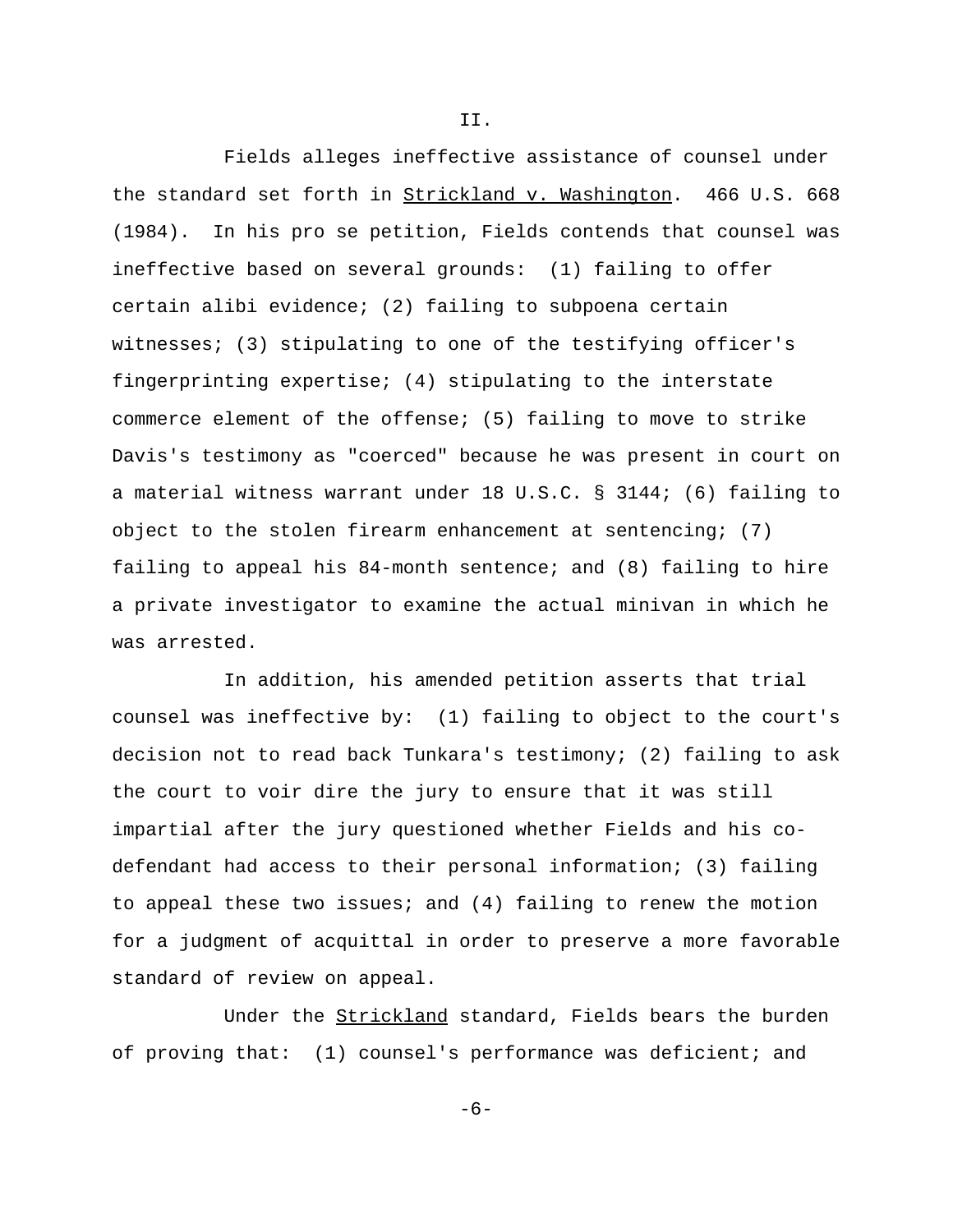(2) he suffered prejudice as a result.  $Id.$  The first prong requires that "[counsel's] performance was, under all the circumstances, unreasonable under prevailing professional norms." United States v. Day, 969 F.2d 39, 42 (3d Cir. 1992).

Our scrutiny of counsel's performance is highly deferential. We presume that counsel's actions were undertaken in accordance with professional standards and as part of a "sound trial strategy." Strickland, 466 U.S. at 689 (quoting Michel v. Louisiana, 350 U.S. 91, 101 (1955)). To satisfy the prejudice prong, Fields must show "there is a reasonable probability that, but for counsel's unprofessional errors, the result of the proceeding would have been different." Id. at 694. A "reasonable probability" is one that is "sufficient to undermine confidence in the outcome."  $Id.$  When ruling on a § 2255 petition, the court may address the prejudice prong first "and reject an ineffectiveness claim solely on the ground that the defendant was not prejudiced." Rolan v. Vaughn, 445 F.3d 671, 678 (3d Cir. 2006).

We first address Fields' contention that counsel was ineffective for failing to object to the court's decision not to provide the jury with a copy of Tunkara's testimony. "A trial court has broad discretion in deciding whether to accede to a jury's request for a reading of testimony." United States v. Zarintash, 736 F.2d 66, 69-70 (3d Cir. 1984). The court may decline to read back testimony where: (1) the request would slow the trial because the testimony at issue is lengthy; or  $(2)$  there

-7-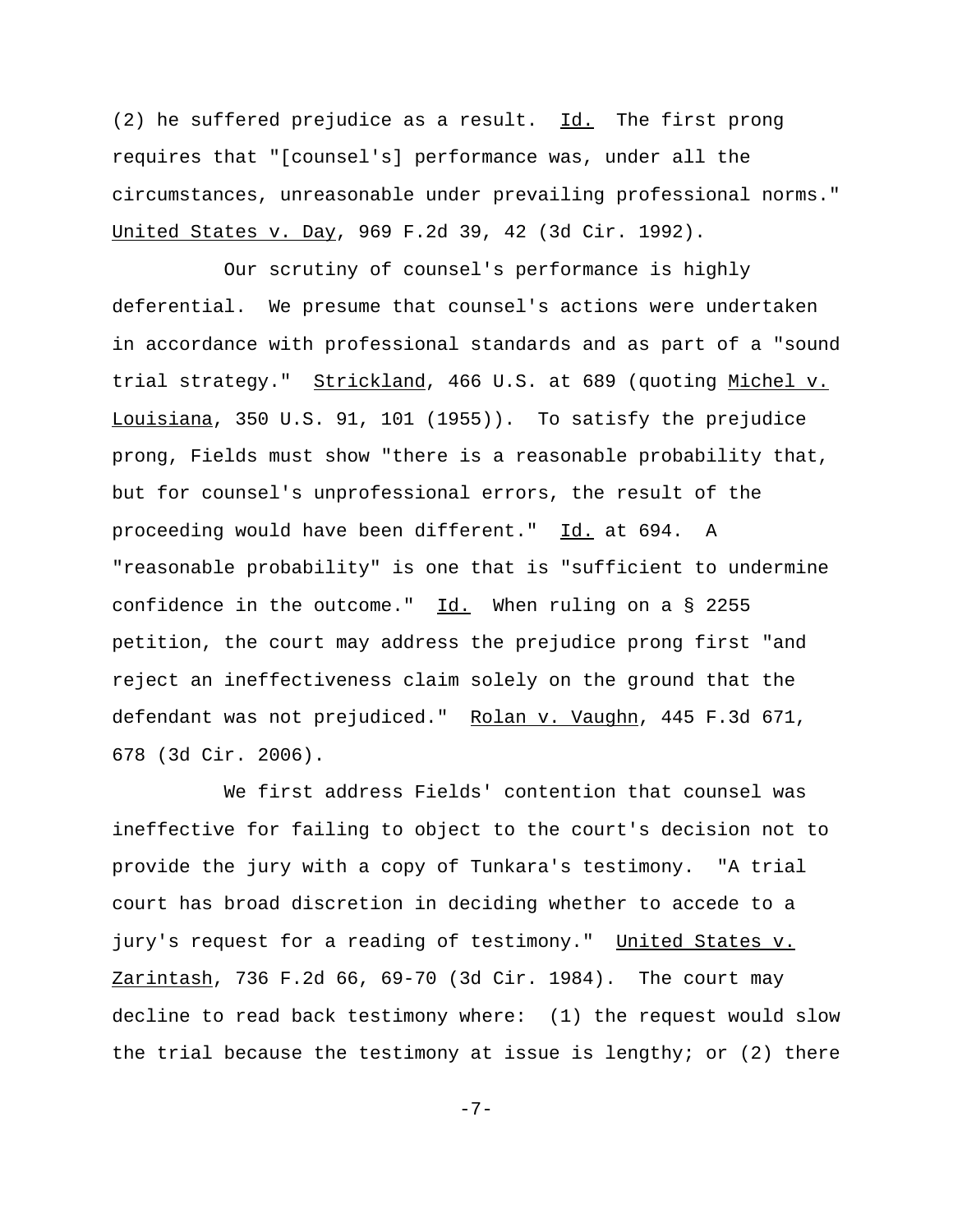is a danger that the jury may give undue weight to the testimony. United States v. Bertoli, 40 F.3d 1384, 1400 (3d Cir. 1994).

The testimony of Tunkara totaled 67 pages and had not yet been transcribed at the time of the request. Tunkara testified for approximately one hour and thirteen minutes. Rereading or playing back the testimony of Tunkara to the jury would have unduly slowed the progress of the trial.

Although Tunkara testified that he never saw Fields with a gun, Davis testified that he observed Fields with a gun on the day in question. Furthermore, the arresting officer testified that he found Fields in the rear seat of the van with a gun at his feet. The court properly instructed the jury to consider their recollection of Tunkara's testimony along with "the testimony of all other witnesses in the case." Reading or playing back Tunkara's testimony alone would have given undue weight to his testimony. Accordingly, counsel was not ineffective for failing to object.

Fields also contends that counsel was ineffective for failing to request a voir dire of the jury after the jury questioned whether the defendants knew any of the jurors' personal information such as their addresses. In Iyer v. Everson, our Court of Appeals considered a similar contention. 238 F. App'x 834, 837 (3d Cir. 2007). There, the plaintiff brought an employment discrimination action against the Internal Revenue Service ("IRS"). Id. at 835-36. During deliberations, a juror asked the deputy clerk how the jurors could be certain that

-8-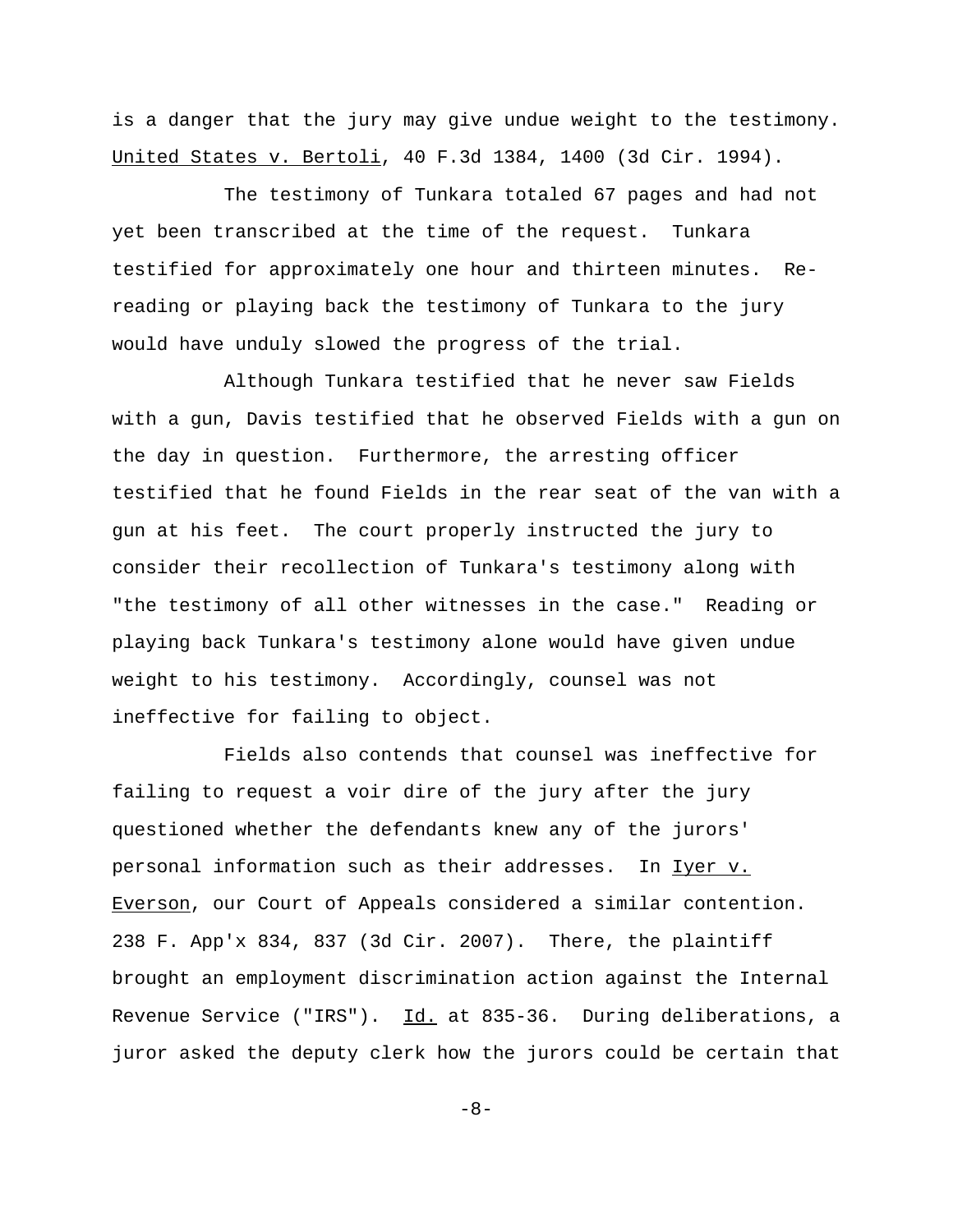the IRS would not retaliate against them if the jury returned a verdict in the plaintiff's favor. Id. The court reassured the jury by explaining that "as far as who you are, after we choose you, the only person that knows who you are, is I. In other words ... what's known as the jury sheets are no longer in the possession of any of the parties." Id. The Court of Appeals concluded that this instruction was appropriate and affirmed the judgment of the District Court. Id. at 838.

Here, the court explained that "the addresses of the jurors are never revealed to ... any of the parties" and that the lists of juror names were returned to the court after selection. The court also reminded the jury to decide the case "solely on the evidence presented to you and the law as I have given it to you." This instruction sufficiently addressed the potential concerns of the jury and reminded them to remain impartial. There is no reason to suspect that the jury's verdict was the result of fear or that voir dire of the jury was necessary. Under those circumstances, counsel was not ineffective for failing to request voir dire.

Similarly, counsel was not ineffective for failing to appeal these issues. Where the decision to appeal a particular issue is concerned, "[t]he test for prejudice under Strickland is not whether petitioners would likely prevail upon remand, but whether ... [the Court of Appeals] would have likely reversed and ordered a remand had the issue been raised on direct appeal." United States v. Mannino, 212 F.3d 835, 844 (3d Cir. 2000). In

 $-9-$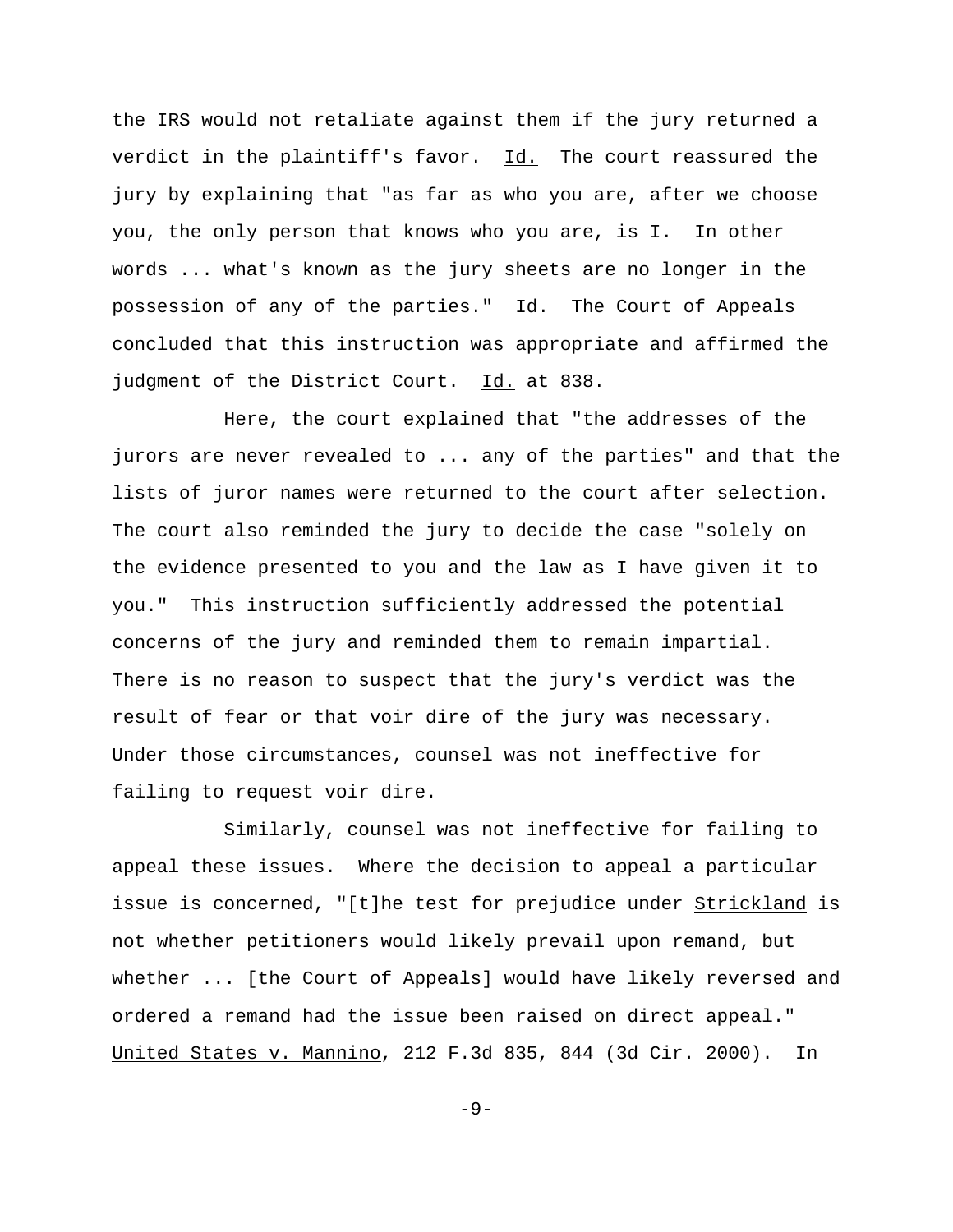our view, reversal on these two issues in question would have been highly unlikely.

Counsel testified at the hearing on May 10, 2011 that "[f]rom all of my experience, I know that on appeal, you need to bring the best issues.... I thought we had a terrific issue on the sufficiency issue and the severance issue." The attorney who represented Fields at trial is an experienced and well-respected member of the criminal defense bar. We cannot say that the strategic decision to focus on other issues on appeal was unreasonable under the circumstances of this case. See Strickland, 466 U.S. at 690-91.

Fields further asserts that counsel was ineffective for failing to renew the motion for judgment of acquittal under Rule 29 of the Federal Rules of Criminal Procedure. Under Rule 29, a court may enter a judgment of acquittal if the evidence "is insufficient to sustain a conviction." Fed. R. Crim. P. 29. Where a defendant has renewed his motion under Rule 29, the verdict will be sustained on appeal if "viewing the evidence in the light most favorable to the Government, any rational trier of fact could have found the essential elements of the crime beyond a reasonable doubt." United States v. Introcaso, 506 F.3d 260, 264 n.2 (3d Cir. 2007). In contrast, an appeal of the sufficiency of the evidence is subject to a "plain error" standard where a defendant has failed to renew his Rule 29 motion. United States v. Anderson, 108 F.3d 478, 480 (3d Cir. 1997).

 $-10-$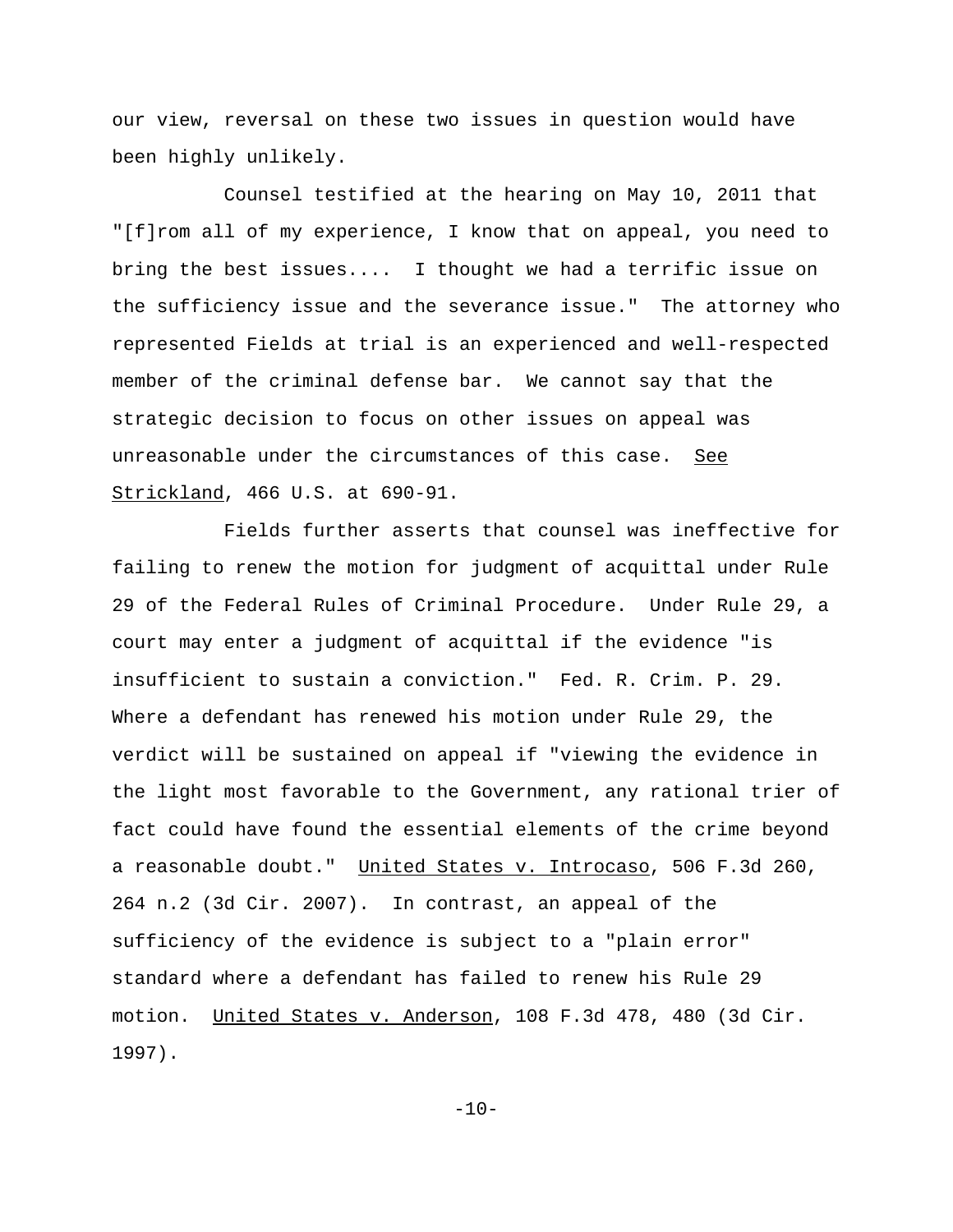While considering Fields' case, our Court of Appeals

stated:

While we acknowledge that proof of actual possession does not exist in this case, there is sufficient evidence to permit a rational jury to find constructive possession. Davis testified that he saw Fields carrying a black gun earlier on the same day as his arrest as he exited and reentered the white minivan. Perhaps most significantly, Officer Murphy testified that he observed the gun directly below Fields, who sat in the rear seat of the van. The fact that Fields was in such close proximity to the gun in a small, enclosed vehicle, as opposed to a larger and more spacious residence, is especially telling. Finally, Prawl's testimony regarding the routine cleaning procedures at Hertz suggests that the gun did not belong to a prior occupant of the vehicle.

Fields, 347 F. App'x at 787 (emphasis added). This language suggests that the Court of Appeals would have sustained Fields' conviction even under the "rational trier of fact" standard of review. See Introcaso, 506 F.3d at 264 n.2. Under these circumstances, we cannot say that counsel's failure to renew the motion for judgment of acquittal under Rule 29 was constitutionally defective.

The remainder of Fields' contentions are without merit. His petition under § 2255 will be denied. A certificate of appealability will not issue.